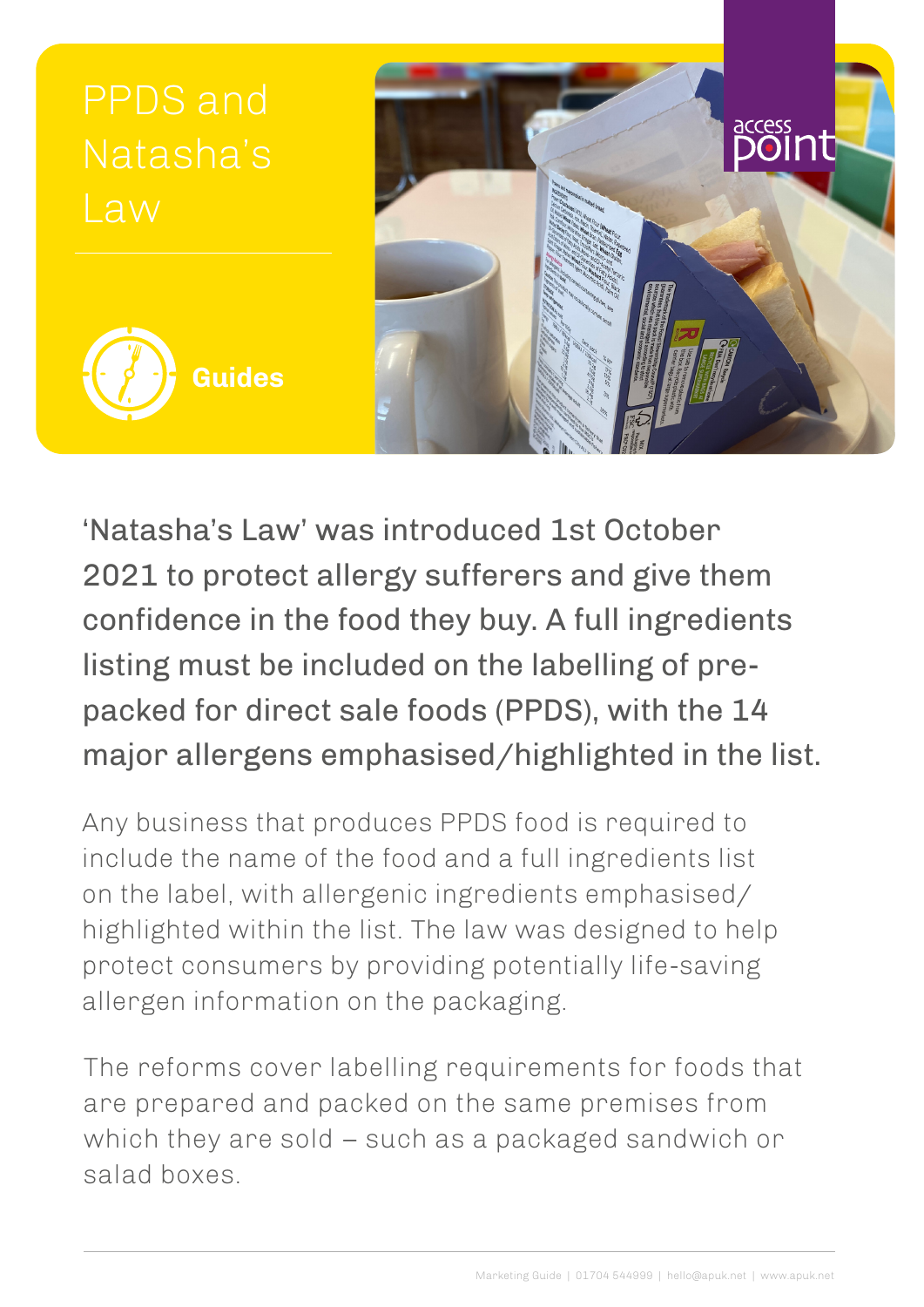

Businesses need to check if their products require PPDS labelling and what they need to do to comply with the law.

### **The 14 Major allergens are –**

- Celery
- Cereals containing gluten (inc. barley and oats)
- Crustaceans (inc. prawns, crabs, and lobsters)
- Eggs
- Fish
- Lupin
- Milk
- Molluscs (inc. mussels and oysters)
- Mustard
- Peanuts
- Sesame seeds
- Soya
- Sulfur dioxide (or sulphites) (if they are at concentrations of more than 10 parts per million)
- Nuts (inc. almonds, hazelnuts, walnuts, brazil nuts, cashews, pecans, pistachios, and macadamia nuts)

#### **Examples of food that is PPDS**

PPDS is food that is packaged at the same place it is sold (or offered) to consumers and is packaged before it is ordered or selected. It can include food that consumers choose themselves (e.g. from a display unit or cabinet), as well as products from behind a counter and includes some food sold at mobile or temporary outlets.

Examples of PPDS food which may be provided by mobile traders or street food vendors and are covered by Natasha's law include:

- meals put in containers before they are ordered
- packaged cartons of chips or chicken nuggets placed under a hot lamp ahead of purchase (e.g. in expectation of a busy period)
- prepacked paninis or boxes of pizza which can be reheated at consumer's request
- packaged sandwiches or salad boxes
- burgers wrapped and ready to sell